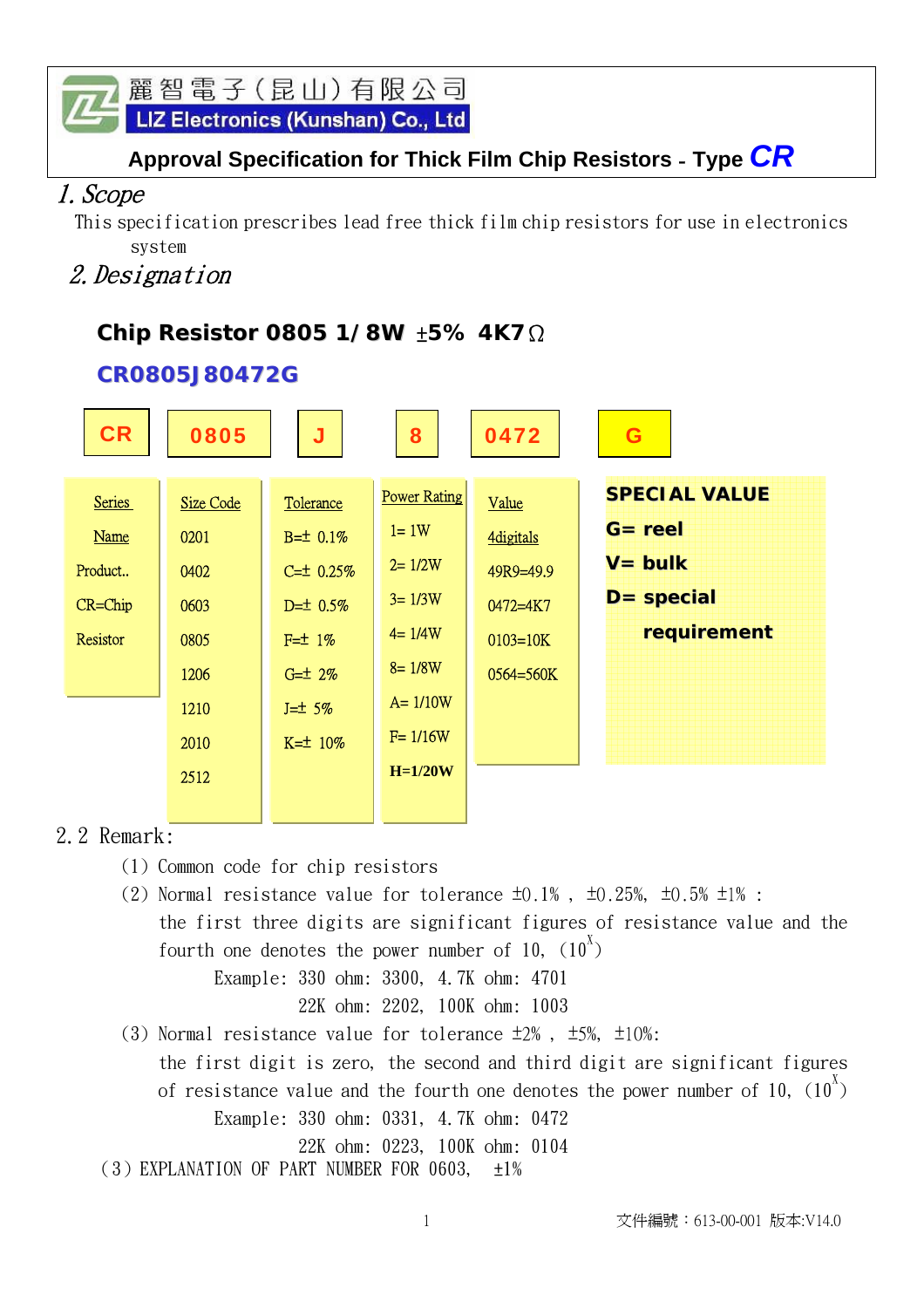LIZ Electronics (Kunshan) Co., Ltd

# **Approval Specification for Thick Film Chip Resistors** - **Type** *CR*

EIA-96 Marking

|    | code R Value |    | code R Value |    | code R Value |    | code R Value |    | code R Value |    | code R Value |    | code R Value |    | code R Value |
|----|--------------|----|--------------|----|--------------|----|--------------|----|--------------|----|--------------|----|--------------|----|--------------|
| 01 | 100          | 13 | 133          | 25 | 178          | 37 | 237          | 49 | 316          | 61 | 422          | 73 | 562          | 85 | 750          |
| 02 | 102          | 14 | 137          | 26 | 182          | 38 | 243          | 50 | 324          | 62 | 432          | 74 | 576          | 86 | 768          |
| 03 | 105          | 15 | 140          | 27 | 187          | 39 | 249          | 51 | 332          | 63 | 442          | 75 | 590          | 87 | 787          |
| 04 | 107          | 16 | 143          | 28 | 191          | 40 | 255          | 52 | 340          | 64 | 453          | 76 | 604          | 88 | 806          |
| 05 | 110          | 17 | 147          | 29 | 196          | 41 | 261          | 53 | 348          | 65 | 464          | 77 | 619          | 89 | 825          |
| 06 | 113          | 18 | 150          | 30 | 200          | 42 | 267          | 54 | 357          | 66 | 475          | 78 | 634          | 90 | 845          |
| 07 | 115          | 19 | 154          | 31 | 205          | 43 | 274          | 55 | 365          | 67 | 487          | 79 | 649          | 91 | 866          |
| 08 | 118          | 20 | 158          | 32 | 210          | 44 | 280          | 56 | 374          | 68 | 499          | 80 | 665          | 92 | 887          |
| 09 | 121          | 21 | 162          | 33 | 215          | 45 | 287          | 57 | 383          | 69 | 511          | 81 | 681          | 93 | 909          |
| 10 | 124          | 22 | 165          | 34 | 221          | 46 | 294          | 58 | 392          | 70 | 523          | 82 | 698          | 94 | 931          |
| 11 | 127          | 23 | 169          | 35 | 226          | 47 | 301          | 59 | 402          | 71 | 536          | 83 | 715          | 95 | 953          |
| 12 | 130          | 24 | 174          | 36 | 223          | 48 | 309          | 60 | 412          | 72 | 549          | 84 | 732          | 96 | 976          |

This table shows the first two digits for the tree-digit EIA-96 part marking scheme the third character is a letter multiplier:

 $Y=10^{-2}$ ,  $X=10^{-1}$ ,  $A=10^{0}$ ,  $B=10^{1}$ ,  $C=10^{2}$ ,  $D=10^{3}$ ,  $E=10^{4}$ ,  $F=10^{5}$ 

 (4) If the resistance value is not found in the table for 0603 product, will use normal three digits to show the value, but will add a special mark "-" under the three digits. Example as following:

" 331 " indicates that it is  $0603 \pm 1\%$  330ohm product.

# *3*.Rating

3.1 Rated Power (%)

Rated power shall be load power corresponding to normal wattage suitable for continuous use at 70℃ ambient temperature in case the ambient temperature exceeds 70℃ reduce the load power in accordance with derating curve shown as

| <b>TYPE</b> | Rated Power | Working<br>Max. | Max. Overload |
|-------------|-------------|-----------------|---------------|
|             |             | Voltage         | Voltage       |
| CR0201      | 1/20W       | 25V             | 50V           |
| CR0402      | 1/16W       | 50V             | 100V          |
| CR0603      | 1/10W       | 50V             | 100V          |
| CR0805      | 1/8W        | 150V            | 300V          |
| CR1206      | 1/4W        | 200V            | 400V          |
| CR1210      | 1/3W        | 200V            | 400V          |
| CR2010      | 1/2W        | 200V            | 400V          |
| CR2512      | 1 W         | 200V            | 400V          |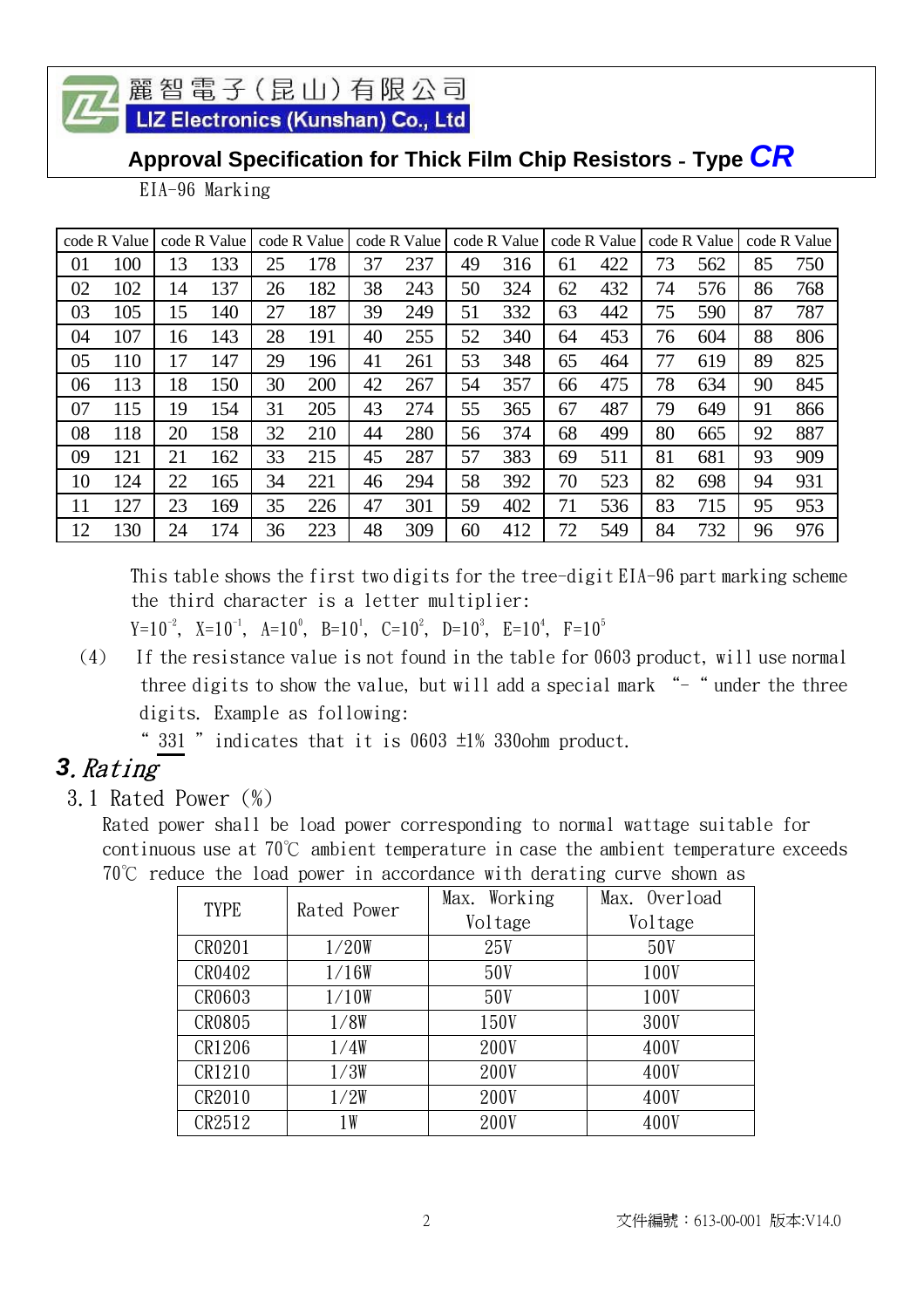麗智電子(昆山)有限公司 LIZ Electronics (Kunshan) Co., Ltd

#### **Approval Specification for Thick Film Chip Resistors** - **Type** *CR*

3.2 Derating Curve



- 3.3 Operating Temperature Range -55℃~+125℃; storage condition is  $5 \sim 30^{\circ}$ C,  $30 \sim 75$ %RH.
- 3.4 Rated Voltage

 The rated voltage is calculated form the rated power and normal resistance by the following formula:  $E = \sqrt{RP}$ 

Where:  $E:$  Rated Voltage  $(V)$ 

- P:Rated Power (W)
- R:Normal Resistance (ohm)

 In case the value calculated by the formula exceed the maximum working voltage as 3.1 the maximum working voltage shall be regarded as rated

| <b>TYPE</b><br>NO.                          | Tolerance<br>$(\%)$     | Symbo <sub>1</sub> | Resistance<br>Range(ohm)        | Standard Resistance<br>Values |
|---------------------------------------------|-------------------------|--------------------|---------------------------------|-------------------------------|
| CR0402<br><b>CR0603</b><br>CR0805<br>CR1206 | ±0.5%                   | $\mathbf{D}$       | $10-1M$                         | E96                           |
| CR0201<br>CR0402                            | $\pm 1\%$<br>$\pm 2\%$  | $\mathbf{F}$<br>G  | $1R0-10M$                       | E96                           |
| CR0603<br>CR0805                            | $\pm 5\%$<br>$\pm 10\%$ | J<br>K             |                                 |                               |
| CR1206<br>CR1210<br>CR2010<br>CR2512        | $\pm 20\%$              | M                  | $1R0 - 22M$<br>$(0201:1R0-10M)$ | E24                           |

#### 3.5 Resistance Range and Resistance Tolerance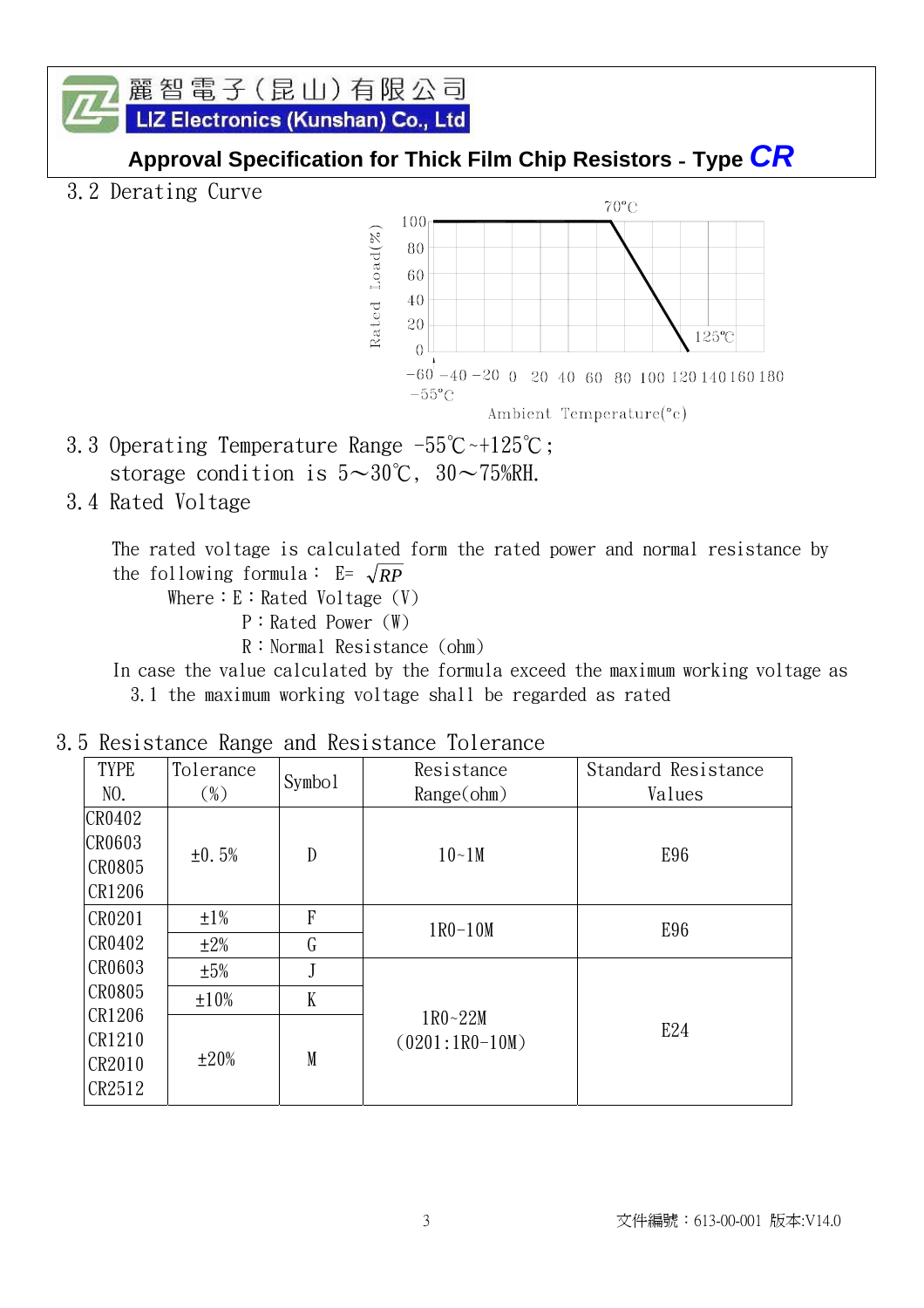麗智電子 (昆山) 有限公司<br><mark>LIZ Electronics (Kunshan) Co., Ltd</mark>

# **Approval Specification for Thick Film Chip Resistors** - **Type** *CR*

# 4.Dimension

4.1 Dimension

| <b>DIMENSIONS</b> | 151<br>₹<br>lel |                 |                 |                 |                 |  |
|-------------------|-----------------|-----------------|-----------------|-----------------|-----------------|--|
| Type              | L               | W               | T               | E               | e               |  |
| CR0201            | $0.60 \pm 0.03$ | $0.30\pm0.03$   | $0.23 \pm 0.03$ | $0.15 \pm 0.05$ | $0.15 \pm 0.05$ |  |
| CR0402            | $1.00\pm0.05$   | $0.50\pm0.05$   | $0.35 \pm 0.05$ | $0.15 \pm 0.10$ | $0.20 \pm 0.10$ |  |
| CR0603            | $1.60 \pm 0.15$ | $0.80 \pm 0.10$ | $0.45 \pm 0.10$ | $0.25 \pm 0.20$ | $0.30\pm0.20$   |  |
| CR0805            | $2.00\pm0.15$   | $1.25 \pm 0.15$ | $0.50 \pm 0.10$ | $0.35 \pm 0.20$ | $0.40\pm0.20$   |  |
| CR1206            | $3.10\pm0.15$   | $1.60 \pm 0.15$ | $0.55 \pm 0.10$ | $0.45 \pm 0.25$ | $0.40\pm0.25$   |  |
| CR1210            | $3.10\pm0.15$   | $2.50 \pm 0.15$ | $0.55 \pm 0.15$ | $0.35 \pm 0.25$ | $0.60 \pm 0.35$ |  |
| CR2010            | $5.00\pm0.20$   | $2.50 \pm 0.20$ | $0.55 \pm 0.15$ | $0.65 \pm 0.25$ | $0.50 \pm 0.25$ |  |
| CR2512            | $6.25 \pm 0.20$ | $3.10\pm0.20$   | $0.55 \pm 0.15$ | $0.85 \pm 0.25$ | $0.95 \pm 0.25$ |  |

# 4.2.Construction and materials

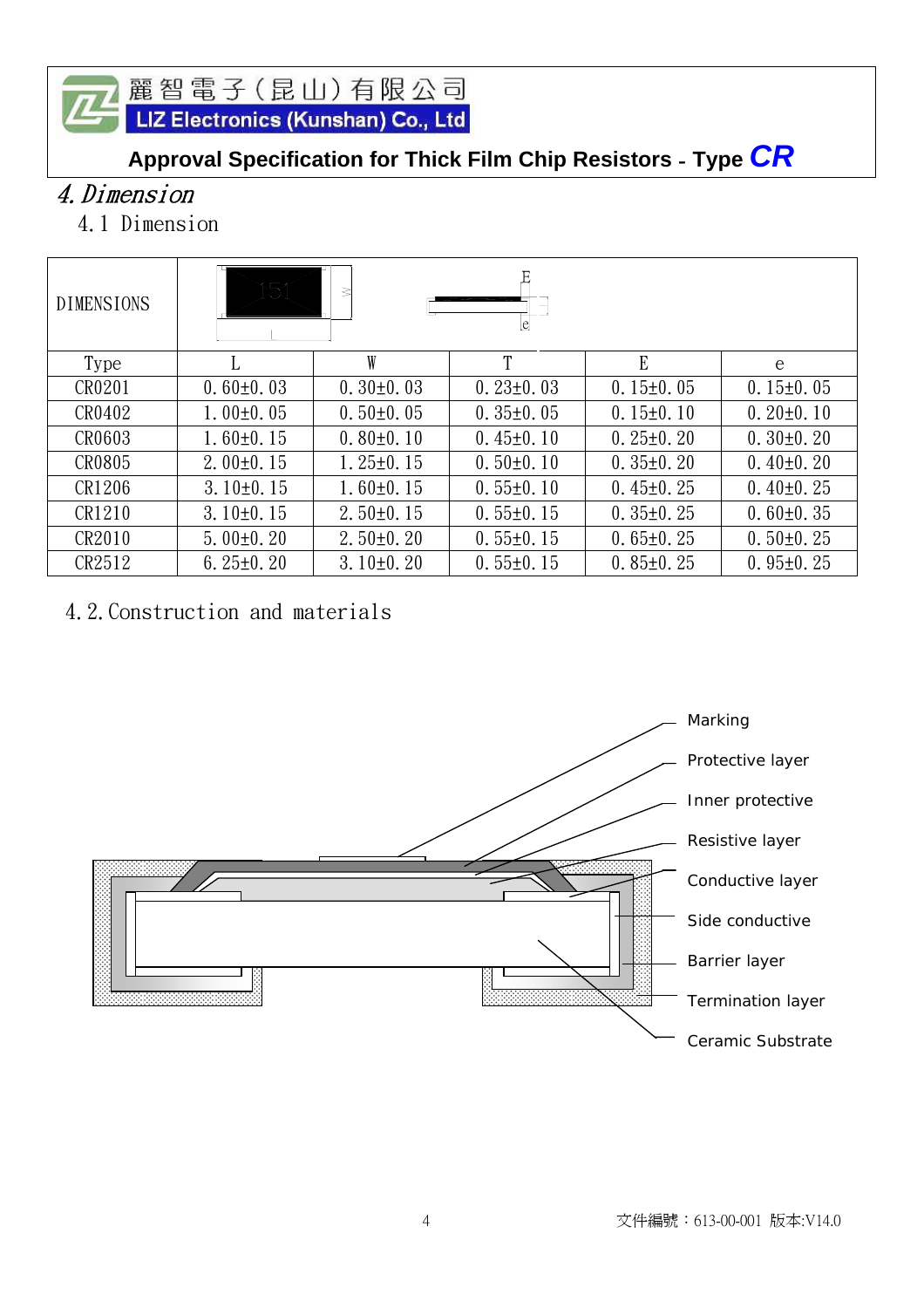

# 麗智電子 (昆山) 有限公司<br><mark>LIZ Electronics (Kunshan) Co., Ltd</mark>

# **Approval Specification for Thick Film Chip Resistors** - **Type** *CR*

| No.            | construction              | Major material |
|----------------|---------------------------|----------------|
|                | Ceramic substrate         | A1203          |
| $\overline{2}$ | Conductive layer          | Ag             |
| 3              | Side conductive layer     | NiCr           |
|                | Resistive layer           | $Ru02 + glass$ |
| 5              | Inner protective layer    | Glass          |
| 6              | Protective layer          | Epoxy          |
| 7              | Marking                   | Epoxy          |
| 8              | Termination barrier layer | Ni             |
| 9              | Termination layer         | Matte Tin      |

# 4.3 Electrical Characteristics:

|      | Rated               | Max.                     | Max.                        |                            | <b>Resistance Range</b>    |                              |                              |                              | Jumper                    | Jumper           |      |
|------|---------------------|--------------------------|-----------------------------|----------------------------|----------------------------|------------------------------|------------------------------|------------------------------|---------------------------|------------------|------|
| Type | Power<br>at<br>70°C | Voltage                  | Working Overload<br>Voltage | T.C.R<br>$(ppm/^{\circ}C)$ | $D(\pm 0.5\%)$<br>E96      | $F(\pm 1\%)$<br>E96          | $G(\pm 2\%)$<br>E24          | $J(\pm 5\%)$<br>E24          | Resistance<br>Value       | Rated<br>Current |      |
|      |                     | 25V                      | 50V                         | ±600                       |                            | $1 \Omega \sim 25 \Omega$    | $1\Omega$ ~25 $\Omega$       | $1\Omega$ ~25 $\Omega$       | $50m\Omega$               |                  |      |
|      | 0201 1/20W          |                          |                             | ±250                       | ----------                 | $25 \Omega \sim 10 M \Omega$ | $25 \Omega \sim 10 M \Omega$ | $25 \Omega \sim 10 M \Omega$ | <b>MAX</b>                | 0.5A             |      |
|      |                     |                          |                             | $+500 \sim -250$           | ----------                 | $1\Omega$ ~10 $\Omega$       | $1\Omega$ ~ $10\Omega$       | $1\Omega$ ~10 $\Omega$       |                           |                  |      |
|      | 0402 1/16W          | 50 V                     | 100V                        | ±200                       | $10\Omega \sim 1M\Omega$   | $10\Omega \sim 10M\Omega$    | $10\Omega \sim 10M\Omega$    | $10\Omega - 22M\Omega$       | $50m\Omega$<br><b>MAX</b> | 1A               |      |
|      |                     |                          |                             |                            | ±100                       |                              |                              |                              |                           |                  |      |
|      |                     |                          |                             | $+500 \sim -250$           | ----------                 | $1\Omega$ ~ $10\Omega$       | $1\Omega$ ~ $10\Omega$       | $1\Omega$ ~ $10\Omega$       | $50m\Omega$               |                  |      |
|      | 0603 1/10W          | 50V                      | 100V                        | ±200                       |                            |                              | $10 \Omega \sim 10 M \Omega$ | $10\Omega \sim 22M\Omega$    | <b>MAX</b>                | 1A               |      |
|      |                     |                          |                             | ±100                       | $10\Omega \sim 1M\Omega$   | $10\Omega \sim 10M\Omega$    | ----------                   | ----------                   |                           |                  |      |
|      |                     |                          |                             | $+500 \sim -250$           | ----------                 | $1\Omega$ ~10 $\Omega$       | $1\Omega$ ~ $10\Omega$       | $1\Omega$ ~ $10\Omega$       | $50m\Omega$               |                  |      |
| 0805 | 1/8W                | 150V                     | 300V                        |                            | ±200                       | ----------                   |                              | $10 \Omega \sim 10 M \Omega$ | $10\Omega - 22M\Omega$    | <b>MAX</b>       | 1.5A |
|      |                     |                          |                             | ±100                       | $10\Omega \sim 1 M \Omega$ | $10 \Omega \sim 10 M \Omega$ | ----------                   | ----------                   |                           |                  |      |
|      |                     |                          |                             | $+500 \sim -250$           |                            | $1\Omega$ ~10 $\Omega$       | $1\Omega$ ~ $10\Omega$       | $1\Omega$ ~ $10\Omega$       | $50m\Omega$               |                  |      |
| 1206 | 1/4W                | 200V                     | 400V                        | ±200                       |                            |                              | $10 \Omega \sim 10 M \Omega$ | $10\Omega$ ~22M $\Omega$     | <b>MAX</b>                | 1.9A             |      |
|      |                     |                          |                             | ±100                       | $10\Omega \sim 1 M \Omega$ | $10\Omega \sim 10M\Omega$    | ----------                   |                              |                           |                  |      |
|      |                     |                          |                             | $+500 - -250$              |                            | $1\Omega$ ~10 $\Omega$       | $1\Omega$ ~ $10\Omega$       | $1\Omega$ ~10 $\Omega$       | $50m\Omega$               |                  |      |
|      | 1210 1/3W           | 200V                     | 400V                        | ±200                       | ----------                 | ----------                   | $10 \Omega \sim 10 M \Omega$ | $10 \Omega - 22M \Omega$     | <b>MAX</b>                | 2.2A             |      |
|      |                     |                          |                             | ±100                       |                            | $10\Omega \sim 10M\Omega$    | ----------                   |                              |                           |                  |      |
|      |                     |                          | 400V                        | $+500 \sim -250$           |                            | $1\Omega$ ~10 $\Omega$       | $1\Omega$ ~ $10\Omega$       | $1\Omega$ ~10 $\Omega$       | $50m\Omega$               |                  |      |
|      | 2010 1/2W           | 200V                     |                             | ±200                       |                            | __________                   | $10 \Omega \sim 10 M \Omega$ | $10 \Omega - 22M \Omega$     | <b>MAX</b>                | 3A               |      |
|      |                     |                          |                             | ±100                       | ----------                 | $10\Omega \sim 10M\Omega$    | ----------                   | ----------                   |                           |                  |      |
|      |                     |                          |                             | $+500 - -250$              |                            | $1 \Omega \sim 10 \Omega$    | $1\Omega$ ~10 $\Omega$       | $1\Omega$ ~10 $\Omega$       | $50m\Omega$               |                  |      |
| 2512 | 1W                  | 200V                     | 400V                        | ±200                       |                            |                              | $10 \Omega \sim 10 M \Omega$ | $10\Omega - 22M\Omega$       | <b>MAX</b>                | 3A               |      |
|      |                     |                          |                             | ±100                       |                            | $10\Omega \sim 10M\Omega$    |                              |                              |                           |                  |      |
|      |                     | *ZERO OHM JUMPER<0.050HM |                             |                            |                            |                              |                              |                              |                           |                  |      |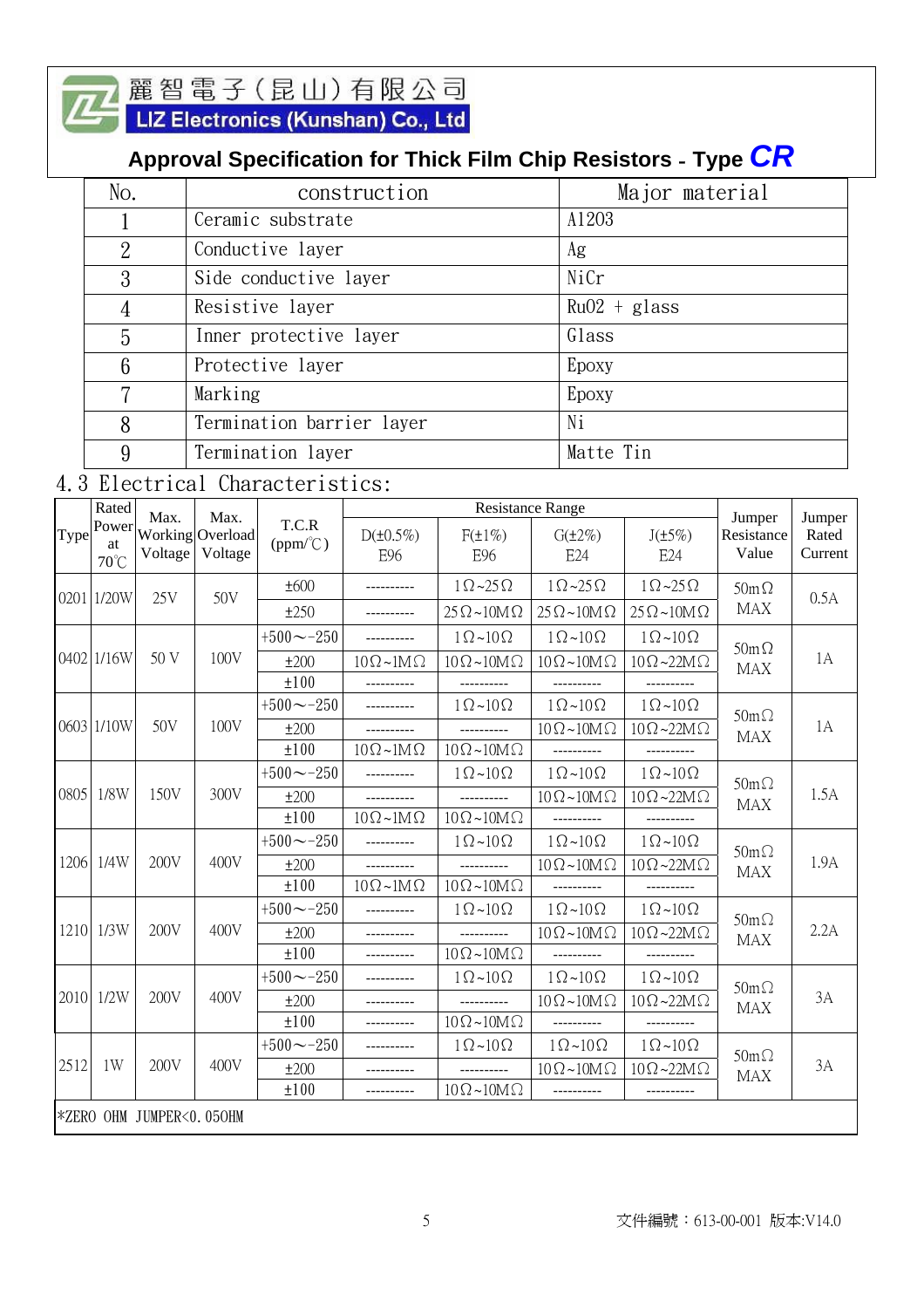LIZ Electronics (Kunshan) Co., Ltd

# **Approval Specification for Thick Film Chip Resistors** - **Type** *CR*

# 5.Environmental performance

| Description                    | Specification Limits                                                                | Test Methods                  |
|--------------------------------|-------------------------------------------------------------------------------------|-------------------------------|
| Temperature Coefficient        | (over 10ohm) $\pm 200$ ppm/°C Max.                                                  | JIS C5202 5.2                 |
|                                | (lower 10ohm) $+500 \sim -250$ ppm/°C                                               |                               |
| Short Time Overload            | $\pm$ (1.00%+0.05ohm) Max.                                                          | JIS C5202 5.5                 |
| Resistance to Soldering Heat   | $\pm$ (1.00%+0.05ohm)Max.                                                           | JIS C5202 6.4                 |
| Solderability                  | 95% Coverage Min.                                                                   | JIS C5202 6.4                 |
| Load Life                      | $\pm$ (3.00%+0.05ohm)Max.                                                           | JIS C5202 7.10                |
| Load Life Humidity             | $\pm$ (2.00%+0.05ohm)Max.                                                           | JIS C5202 7.5                 |
| Temperature Cycle              | $\pm$ (2.00%+0.05ohm)Max.                                                           | JIS C5202 7.6                 |
| Component high temperature     | $\pm$ (1.00%+0.05ohm) Max.                                                          | $\leq 260^{\circ}$ C 10second |
| resistance                     |                                                                                     | 3times                        |
|                                | Component rework/hand soldering Avoid solder iron tip direct touch Approx. 350℃ for |                               |
| temperature resistance         | the components body                                                                 | 3 seconds                     |
| MSL (moisture sensitive level) | Level 1                                                                             | $J-STD-020C$                  |

# 6.Tapping Specification

| Dimensions                           |      | A                 | В                 |                   | F                 |                   |
|--------------------------------------|------|-------------------|-------------------|-------------------|-------------------|-------------------|
| CR0201<br>CR0402                     | mm   | $178 + 2.0$       | 60.0 $\pm$ 1.0    | $13.5 \pm 0.5$    | $11.4 \pm 0.1$    | $9.00 \pm 0.3$    |
| CR0603<br>CR0805<br>CR1206<br>CR1210 | Inch | $7.008 \pm 0.079$ | $2.362 \pm 0.039$ | $0.531\pm0.020$   | $0.449 \pm 0.039$ | $0.354\pm0.012$   |
| CR2010                               | mm   | $178+2.0$         | 60.0 $\pm$ 1.0    | $13.5 \pm 0.5$    | $15.4 \pm 1.0$    | 13.0 $\pm$ 0.3    |
| CR2512                               | Inch | $7.008 \pm 0.079$ | $2.362\pm0.039$   | $0.531 \pm 0.020$ | $0.606 \pm 0.039$ | $0.512 \pm 0.012$ |

Remark: (1)CR0201/CR0402 Quantity per Reel 10,000 pcs/Reel (2)CR2010/CR2512 Quantity per Reel 4,000 pcs/Reel



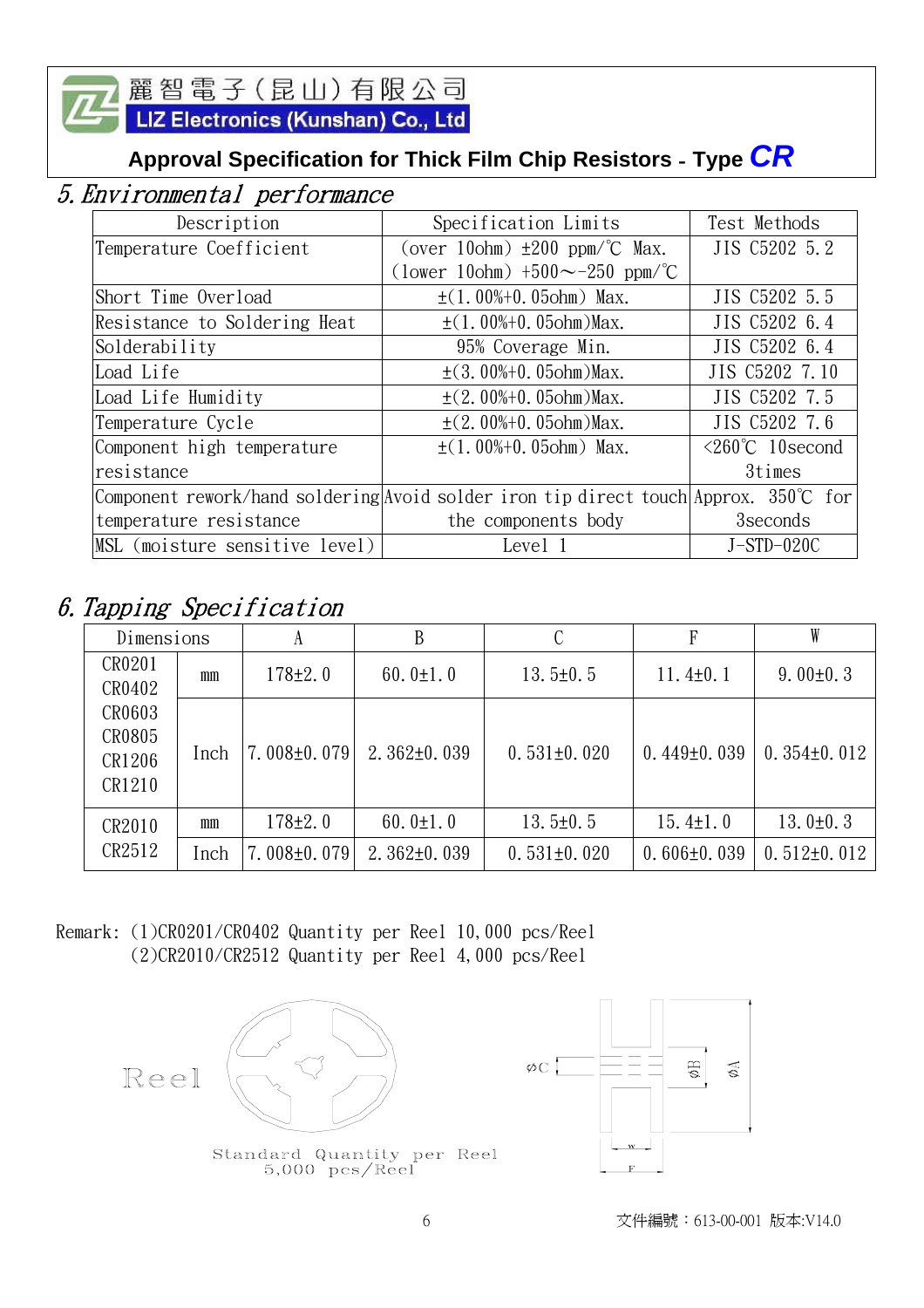



| Dimensions |              | $\Lambda$       | B               | $\mathbf{D}$ | $\mathbf{F}$                                                                                              | P <sub>0</sub> | P1     | P <sub>2</sub> | W      |
|------------|--------------|-----------------|-----------------|--------------|-----------------------------------------------------------------------------------------------------------|----------------|--------|----------------|--------|
|            | mm           | $0.38 \pm 0.05$ | $0.68 \pm 0.05$ |              | $1.50\pm0.10 3.50\pm0.05 4.00\pm0.10 2.00\pm0.10 2.00\pm0.05 8.00\pm0.20$                                 |                |        |                |        |
| CR0201     | inch         | 0.015           | 0.027           | 0.059        | 0.138                                                                                                     | 0.157          | 0.079  | 0.079          | 0.315  |
|            |              | ±0.002          | ±0.002          | ±0.004       | ±0.002                                                                                                    | ±0.004         | ±0.004 | ±0.002         | ±0.008 |
|            | $\rm mm$     | $0.65 \pm 0.10$ | $1.15 \pm 0.10$ |              | $1.50\pm0.10 3.50\pm0.05 4.00\pm0.10 2.00\pm0.10 2.00\pm0.05 8.00\pm0.20$                                 |                |        |                |        |
| CR0402     | inch         | 0.026           | 0.045           | 0.059        | 0.138                                                                                                     | 0.157          | 0.079  | 0.079          | 0.315  |
|            |              | ±0.004          | ±0.004          | ±0.004       | ±0.002                                                                                                    | ±0.004         | ±0.004 | ±0.002         | ±0.008 |
|            | mm           | $1.10 \pm 0.10$ | $1.90 \pm 0.10$ |              | $1.50\pm0.10 3.50\pm0.05 4.00\pm0.10 4.00\pm0.10 2.00\pm0.05 8.00\pm0.20$                                 |                |        |                |        |
| CR0603     | inch         | 0.043           | 0.075           | 0.059        | 0.138                                                                                                     | 0.157          | 0.157  | 0.079          | 0.315  |
|            |              | ±0.004          | ±0.004          | ±0.004       | ±0.002                                                                                                    | ±0.004         | ±0.004 | ±0.002         | ±0.008 |
|            | $\mathbf{m}$ | $1.65 \pm 0.20$ | $2.40 \pm 0.20$ |              | $1.50\pm0.10 3.50\pm0.05 4.00\pm0.10 4.00\pm0.10 2.00\pm0.05 8.00\pm0.20$                                 |                |        |                |        |
| CR0805     | inch         | 0.065           | 0.094           | 0.059        | 0.138                                                                                                     | 0.157          | 0.157  | 0.079          | 0.315  |
|            |              | ±0.008          | ±0.008          | ±0.004       | ±0.002                                                                                                    | ±0.004         | ±0.004 | ±0.002         | ±0.008 |
|            | $\rm mm$     | $2.00 \pm 0.20$ | $3.60 \pm 0.20$ |              | $1.50\pm0.10 3.50\pm0.05 4.00\pm0.10 4.00\pm0.10 2.00\pm0.05 8.00\pm0.20$                                 |                |        |                |        |
| CR1206     |              | 0.079           | 0.142           | 0.059        | 0.138                                                                                                     | 0.157          | 0.157  | 0.079          | 0.315  |
|            | inch         | ±0.008          | ±0.002          | ±0.004       | ±0.002                                                                                                    | ±0.004         | ±0.004 | ±0.002         | ±0.008 |
|            | $\mathbf{m}$ | $2.80 \pm 0.10$ | $3.50 \pm 0.10$ |              | $1.50\pm0.10 3.50\pm0.05 4.00\pm0.10 4.00\pm0.10 2.00\pm0.05 8.00\pm0.20 $                                |                |        |                |        |
| CR1210     |              | 0.110           | 0.138           | 0.059        | 0.138                                                                                                     | 0.157          | 0.157  | 0.079          | 0.315  |
|            | inch         | ±0.004          | ±0.004          | ±0.004       | ±0.002                                                                                                    | ±0.004         | ±0.004 | ±0.002         | ±0.008 |
|            | $\mathbf{m}$ | $2.90 \pm 0.10$ | $5.30\pm0.10$   |              | $1.50\pm0.10$ 5.50 $\pm$ 0.05 $\pm$ 0.00 $\pm$ 0.10 $\pm$ 0.0 $\pm$ 0.10 $\pm$ 0.00 $\pm$ 0.05 $\pm$ 0.10 |                |        |                |        |
| CR2010     |              | 0.114           | 0.209           | 0.059        | 0.216                                                                                                     | 0.157          | 0.157  | 0.079          | 0.472  |
|            | inch         | ±0.004          | ±0.004          | ±0.004       | ±0.002                                                                                                    | ±0.004         | ±0.004 | ±0.002         | ±0.004 |
|            | $\mathbf{m}$ | $3.40\pm0.10$   | $6.60 \pm 0.10$ |              | $1.50\pm0.10$ $5.50\pm0.05$ $4.00\pm0.10$ $4.00\pm0.10$ $2.00\pm0.05$ $12.0\pm0.10$                       |                |        |                |        |
| CR2512     |              | 0.134           | 0.260           | 0.059        | 0.216                                                                                                     | 0.157          | 0.157  | 0.079          | 0.315  |
|            | inch         | ±0.004          | ±0.004          | ±0.004       | ±0.002                                                                                                    | ±0.004         | ±0.004 | ±0.002         | ±0.004 |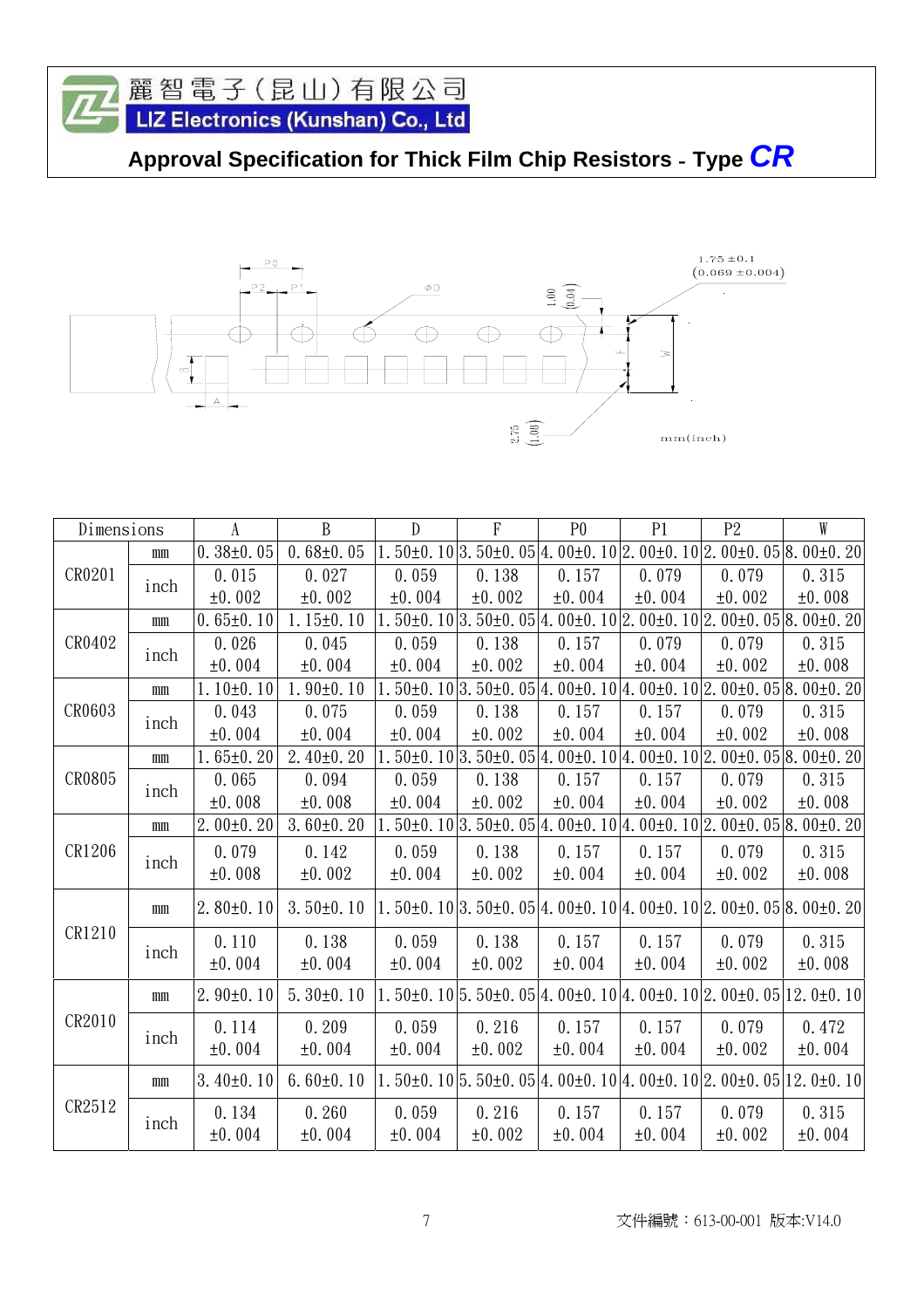LIZ Electronics (Kunshan) Co., Ltd

**Approval Specification for Thick Film Chip Resistors** - **Type** *CR* 

# *7.Characteristics And Test Methods*

- 7.1 Electrical characteristics test methods
- 7.1.1 Resistance Value

 Measurement of resistance take place by the bridge methods or by use of a measuring instrument corresponding accuracy, its accuracy being fully reliable with respect to tolerances on resistance. The applied voltage for measurement shall be as specified in Table as following.

| Resistance                   | Voltage applied(V) |
|------------------------------|--------------------|
| $1 \Omega$ ~100 $\Omega$     | $0.3V\Omega$       |
| $100\Omega - 1K\Omega$       | $1V\Omega$         |
| $1K\Omega$ ~10K $\Omega$     | $3V\Omega$         |
| $10K\Omega - 100K\Omega$     | 10 $V\Omega$       |
| 100K $\Omega$ ~1M $\Omega$   | $25V\Omega$        |
| 1M $\Omega$ ~10M $\Omega$    | $50V\Omega$        |
| 10M $\Omega$ ~above $\Omega$ | 100 $V\Omega$      |
|                              |                    |

7.1.2 Temperature Coefficient of Resistance

 In according with 7.1.1 measure initial of resistor mounted on the test board, Then Keep the temperature at each step as following table, hold for 30 minutes after reaching a given temperature and measure resistance under the same condition as initial-value measurement. The temperature coefficient of resistance calculated from these measured values by the following formula.

Temperature coefficient(ppm/°C) = 0  $\frac{0}{-} * \frac{1}{-} * 10$  $R$   $t-t$ *R R* − −

Where  $R =$  Resistance value at tested temperature

 $R<sub>0</sub>$  = Initial resistance value

t = Actual measurement of tested temperature

 $t<sub>0</sub>$  = Initial temperature

| <b>STEP</b> | <b>TEMPERATURE</b>    |
|-------------|-----------------------|
|             | $25 \pm 5^{\circ}$ C  |
|             | $125 \pm 5^{\circ}$ C |

6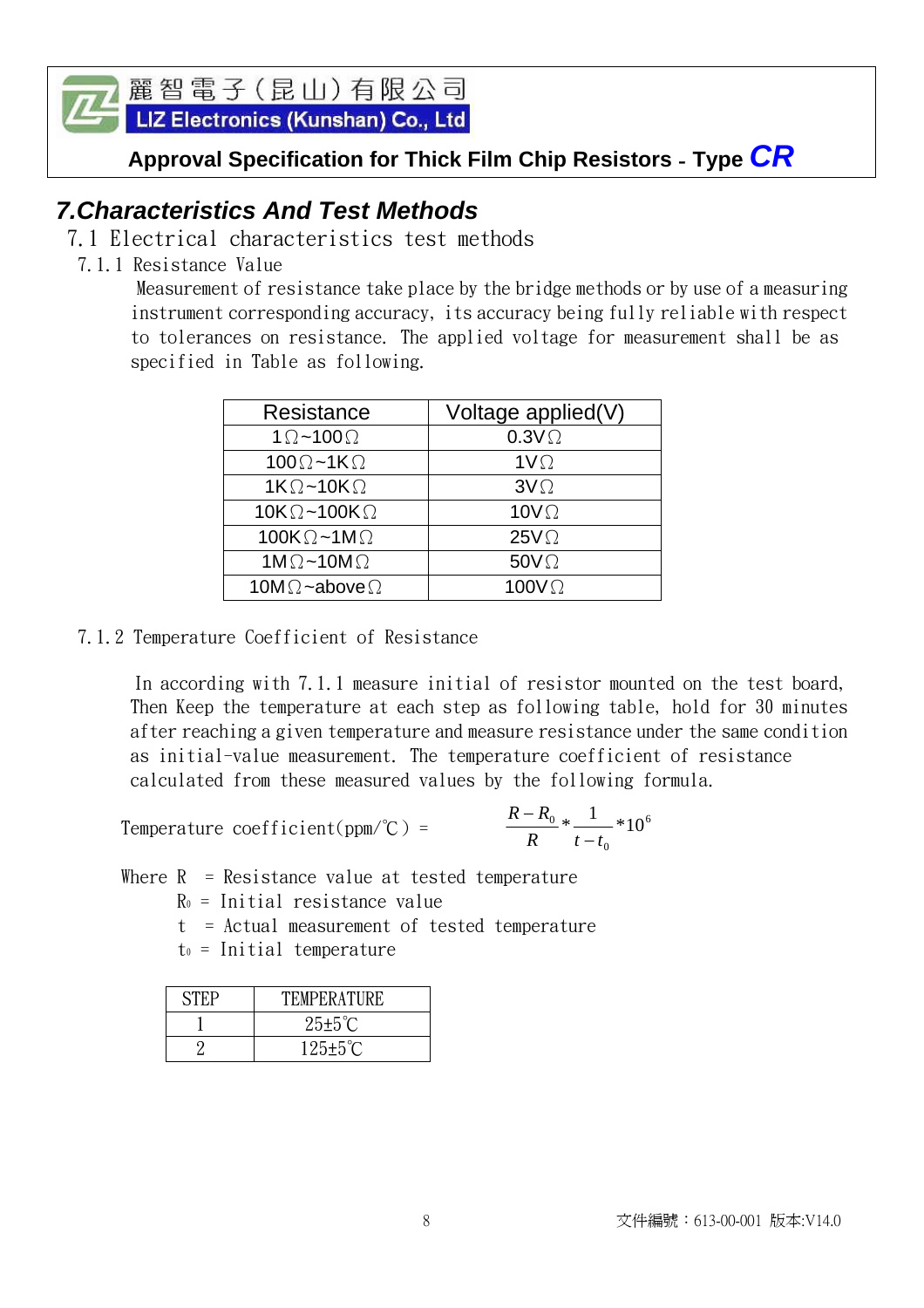#### 麗智電子(昆山)有限公司 LIZ Electronics (Kunshan) Co., Ltd

### **Approval Specification for Thick Film Chip Resistors** - **Type** *CR*

7.1.3 short-Time Overload

 In accordance with 7.1.1 measure the initial of resistor mounted on the test socket, then apply to the resistor the voltage corresponding to 2.5 times rated voltage. However, in case the voltage corresponding to 2.5 times the rated voltage exceeds the maximum overload voltage, the maximum overload voltage shall be regarded as test voltage. Eliminate the voltage, leave aside with no load for 30 minutes and then measure resistance under the same condition as in initial-value measurement. At this time, the variation in relation to initial resistance shall be less than  $\pm(1.00\% + 0.05\Omega)$  for 5% and less than  $\pm(0.5\% + 0.05\Omega)$  $\Omega$ ) for 1%.

$$
\Delta\,R\%=\,\frac{R_2-R_1}{R_1}\,\,\, *100^{-----}(\,\%\,)
$$

Where R1=resistance at experiment front in ohms . ( $\Omega$ )  $R2 =$ resistance at experiment after in ohms . ( $\Omega$ )

#### 7.1.4 Dielectric withstanding voltage

 The applied test voltage shall be slow by increased form 0 V to maximum working voltage with DC voltage across electrode and the center of body for 60±5seconds. At this time there shall be no failure on the resistor as short circuit live, burning, breakdown, etc.

- 7.2 Mechanical Characteristics and Test Methods
- 7.2.1 Resistance to Soldering Heat

 In accordance with 7.1.1, measure the initial value of a resistor Dip it in a soldering bath at  $260±5^{\circ}$  for 10 $\pm$ 0.5 seconds and take out at room temperature. Then, leave it aside for about one and measure resistance under the same condition as in initial value measurement. The variation in relation to the initial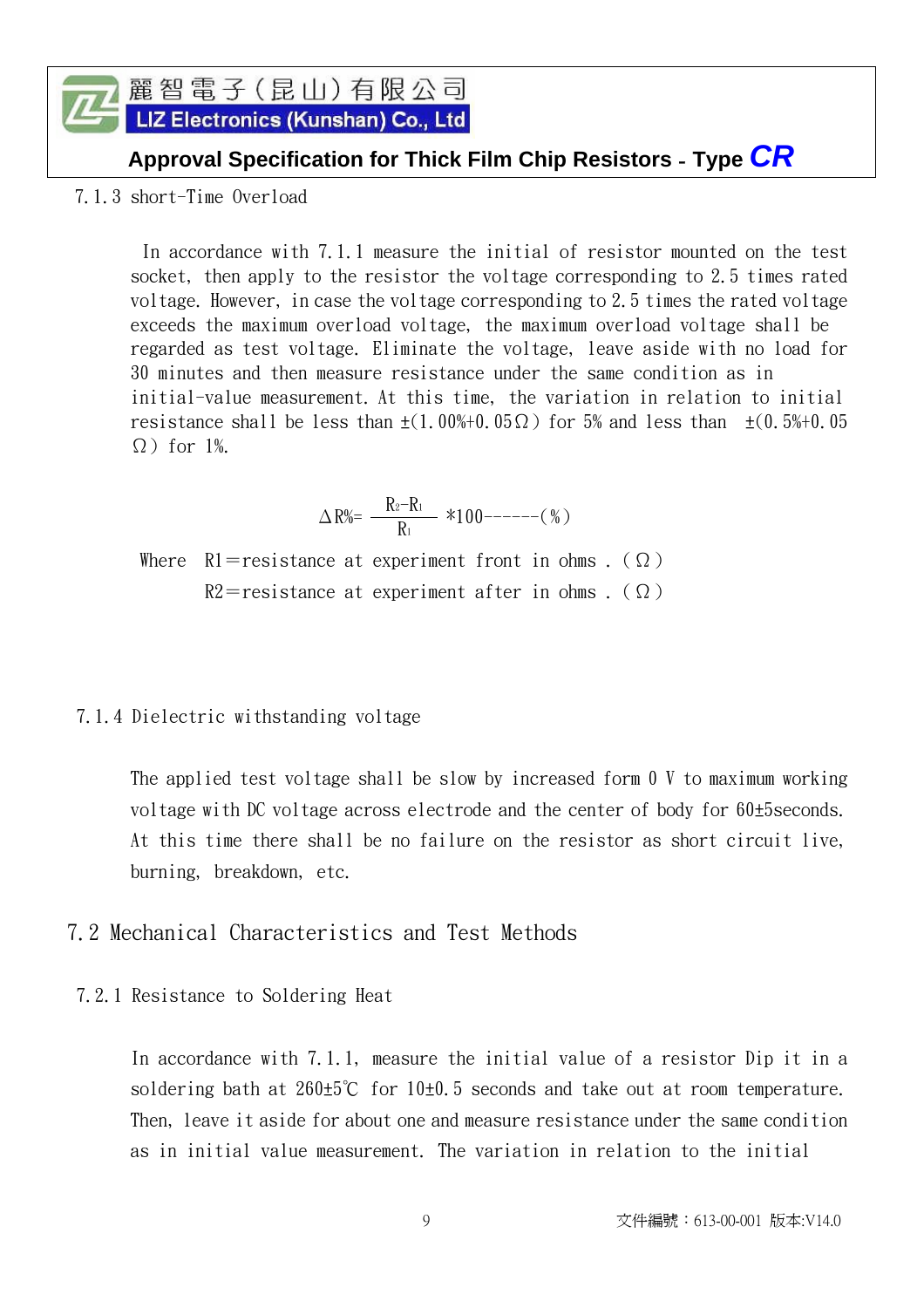LIZ Electronics (Kunshan) Co., Ltd

## **Approval Specification for Thick Film Chip Resistors** - **Type** *CR*

resistance shall be less than,  $\pm(1.00\% \pm 0.05\Omega)$  for 5% and less than  $\pm(0.5\% \pm 0.05\Omega)$ Ω) for 1%, there being no failure in appearance and mechanical harm.

> $R_2-R_1$  $\Delta R\% = \frac{R_2 - R_1}{R_1}$  \*100------(%)

Where R1=resistance at experiment front in ohms. ( $\Omega$ )  $R2 =$ resistance at experiment after in ohms . ( $\Omega$ )

#### 7.2.2 Solderability

 Dip the terminal in a flux (methanol solution containing rosin approx. 25% in weight) for one to two sec. and then dip into a soldering bath at  $245±5^{\circ}C$  for  $2±$ 0.5sec. The solder to be used shall be JIS C 5202 6.5

#### 7.2.3 Bending Strength

Test Method:JIS C 5202 6.1.4 The test printed circuit board equipped with the specimen SMD shall be bend. The specified amount of bend shall be maintained for 5±1 Sec and the number of time shall be one .

Item  $|\text{Test Time (Sec)}|$  Amount of bend  $+0.20 \text{ (mm)}$ CHIP  $5\pm1$  5 or 2 by type POWER CHIP  $5\pm 1$  2 CHIP ARRAY  $5\pm1$  1

Test Conditions : CHIP

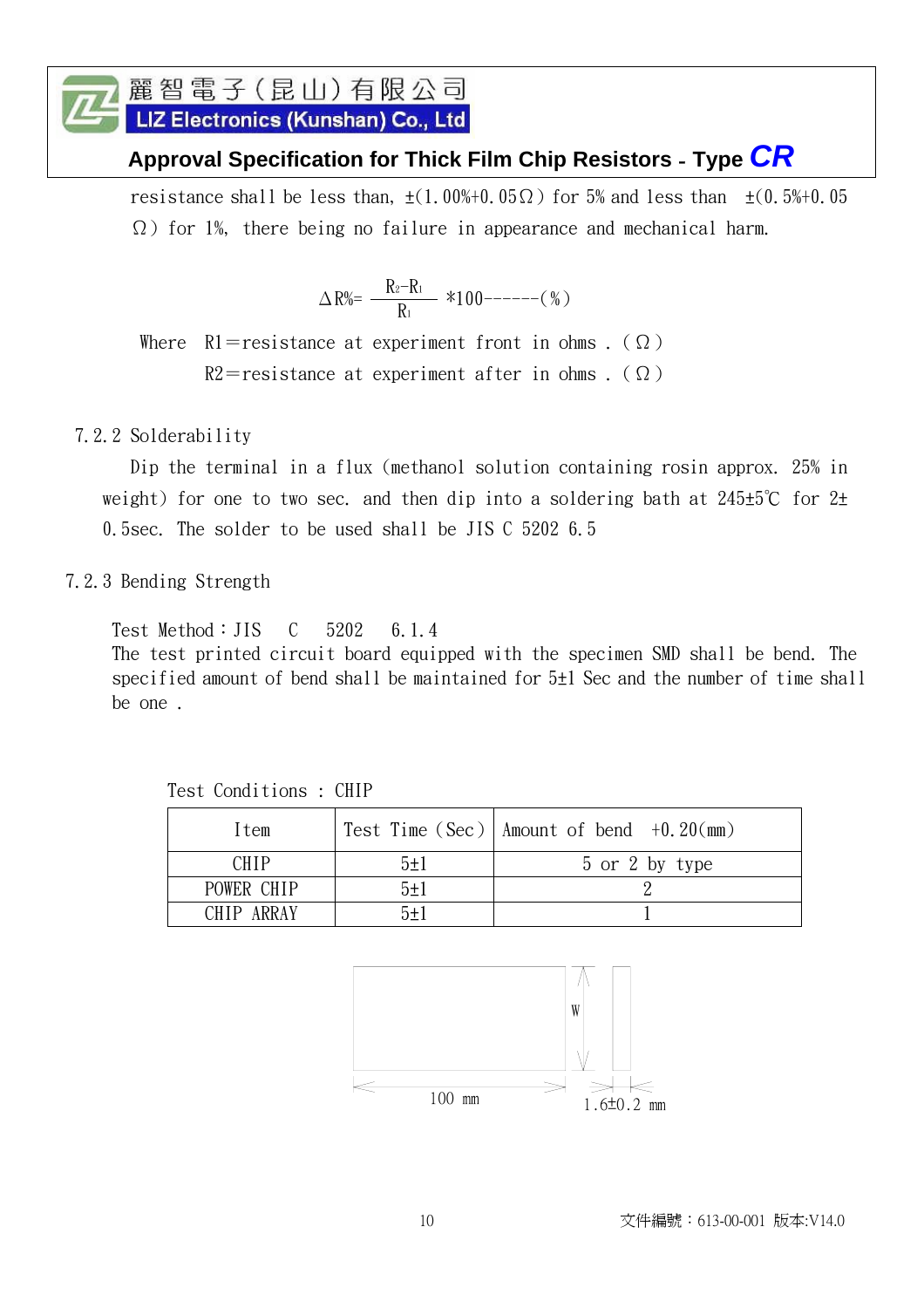

#### 7.3 Temperature Cycling and Test Methods

7.3.1 Low Temperature Operation

 In accordance with MIL-STD-55342D PARA 4.7.4, measure the initial value of a resistor mounted on the test substrate and place it at the condition of 25℃  $\pm 3^\circ\text{C}$ , then change the chamber in condition at -65<sup>+0</sup>-5°C for 45<sup>+0</sup>-smins at work voltage. Take it out at room temperature, leave aside for twenty-four hours and then measure resistance under the same condition as in initial-value measurement. At this time, the variation in relation to the initial resistance shall be below  $\pm(1.00\%+0.05\Omega)$  for 5% and shall be below  $\pm(0.5\%+0.05\Omega)$  for 1%, there being no mechanical damage.

$$
\Delta\,R\%=\,-\frac{R_2-R_1}{R_1}\,\,\, *100^{-----}(\,\%\,)
$$

Where  $R1 =$ resistance at experiment front in ohms. ( $\Omega$ ) R2=resistance at experiment after in ohms . ( $\Omega$ )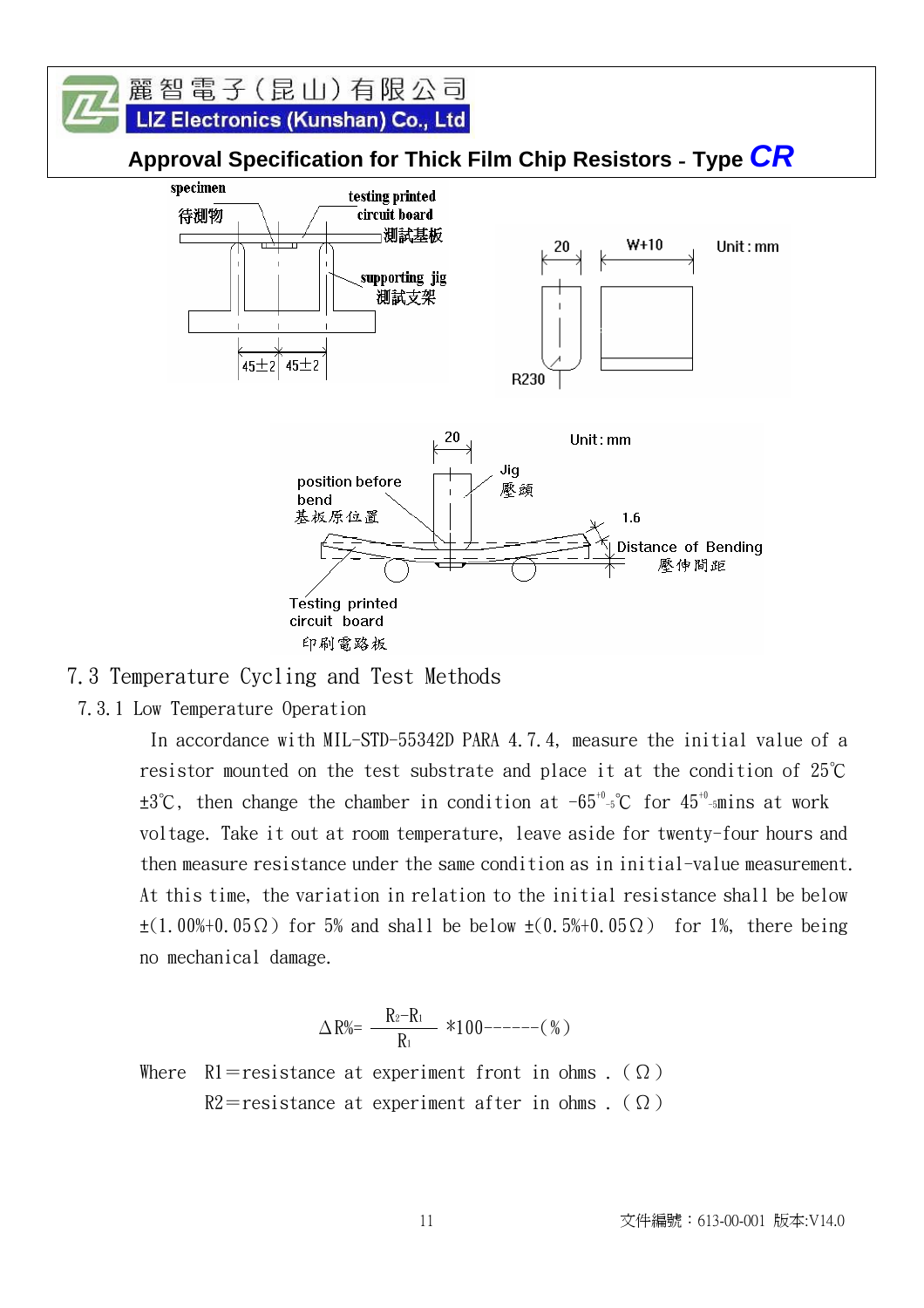LIZ Electronics (Kunshan) Co., Ltd

#### **Approval Specification for Thick Film Chip Resistors** - **Type** *CR*

7.3.2 Moisture Resistance

In accordance with 7.1.1, measure the initial value of a resistor mounted on the test substrate then, leave it in a thermal and humidity chamber condition for  $1000$ <sup>+24</sup>/-0 hours , each step as following table. Take it out room temperature, leave aside for about one hour, and then measure resistance under the same condition as in initial-value measurement. At this time the variation in relation in to the initial resistance shall be below  $\pm$ (2.00%+0.05 $\Omega$ ) for 5% and shall be below  $\pm$ 

| Step                      |      | ີ    | ົ<br>J | 4    | b    | 6    |      | 8    | 9     | 10   | -4   |
|---------------------------|------|------|--------|------|------|------|------|------|-------|------|------|
| Temperature( $\degree$ C) | 65   | 65   | 25     | 65   | 65   | 25   | 25   | -10  | $-10$ | 25   | 25   |
| Humidity(%)               | 92   | 92   | 92     | 92   | 92   | 92   | 92   | 0    |       | 0    | 92   |
| Time(H:m)                 | 2:30 | 3:00 | 2:30   | 2:30 | 3:00 | 2:30 | 1:30 | 0:30 | 3:00  | 0:30 | 2:30 |

$$
(0.5\% + 0.05 \Omega)
$$
 for 1%, there being no mechanical damage.

$$
\Delta\,R\%{=}\,\, \frac{R_2{-}R_1}{R_1}\ \ \, *100{---}{-}{-}{-}(\,\%)
$$

Where  $\mathbb{R}1$ =resistance at experiment front in ohms . ( $\Omega$ ) R2=resistance at experiment after in ohms . ( $\Omega$ )

#### 7.3.3 Endurance for Humidity

 In accordance with 7.1.1, measure the initial value of a resistor mounted on the test substrate . The specimen mounted as specified in the chamber at 40 ±2℃ temperature and 90~95% relative humidity ,and then subjected to a voltage cycle consisting of rated D.C. voltage in article 3.4 application of 1h 30 mins and rest of 30 mins repeatedly for one the test durations given in 1000  $^{+48}/_{-0}$ hours.Then, take it out at room temperature, leave aside for about one hour, and measure resistance under the same condition as in initial-value measurement. At this time, the variation in relation to the initial resistance shall be below  $\pm$ (2.00%+0.05 $\Omega$ ) for 5% and shall be below  $\pm$ (0.5%+0.05 $\Omega$ ) for 1%, there being no mechanical damage.

$$
\Delta R\% = \frac{R_2 - R_1}{R_1} * 100 \cdots (6)
$$

Where  $\mathbb{R}1$ =resistance at experiment front in ohms . ( $\Omega$ )  $R2$ =resistance at experiment after in ohms. ( $\Omega$ )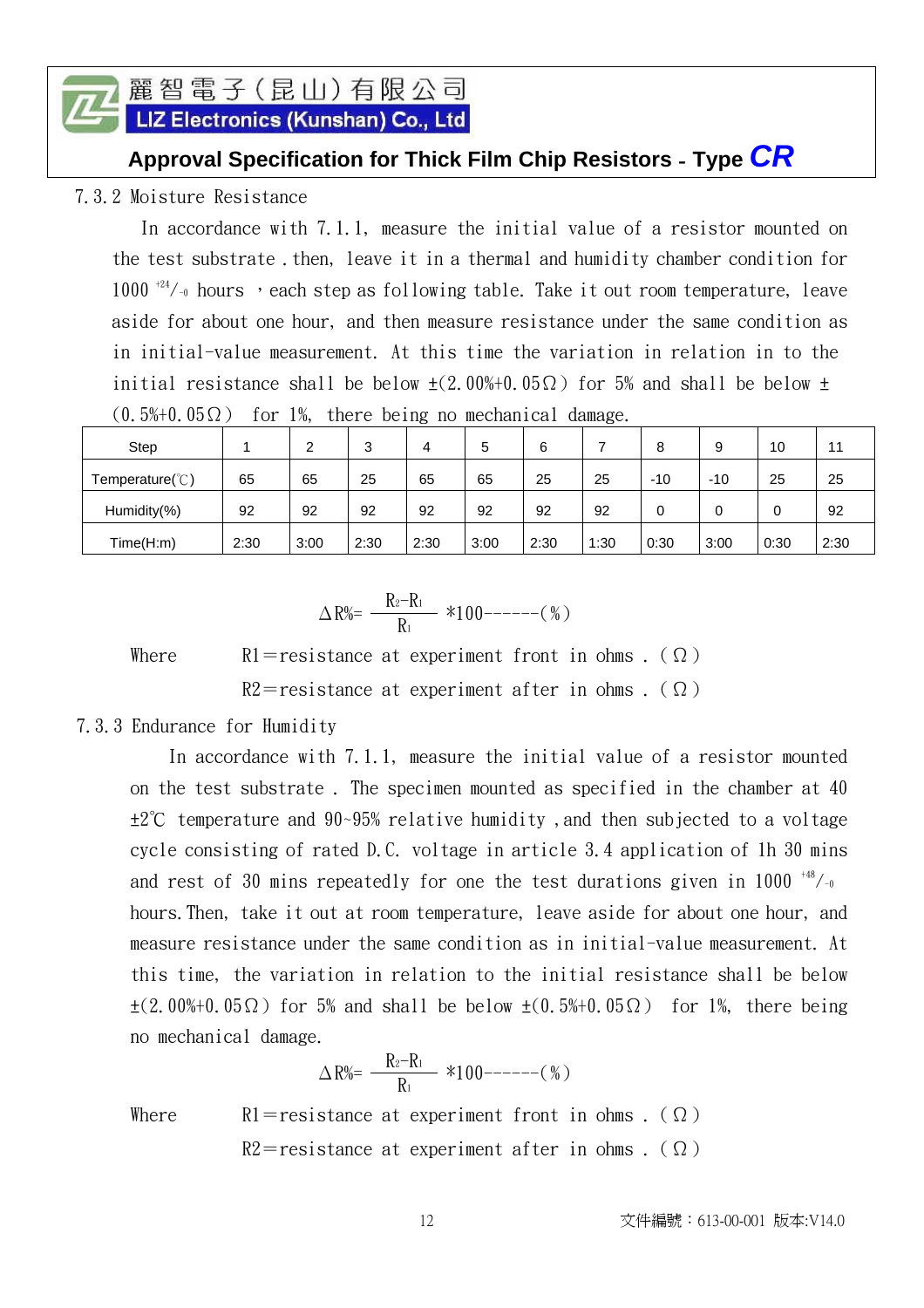LIZ Electronics (Kunshan) Co., Ltd

#### **Approval Specification for Thick Film Chip Resistors** - **Type** *CR*

7.3.4 Life

#### Test Method: MIL-STD-202F METHOD 108A

The specimen is measured for its resistance value in accordance with 1-1. The specimen mounted as specified in the chamber at the rated category temperature 70 $\pm$ 2°C, and with the rated d.c. voltage application 1000<sup>+24</sup>/-<sub>0</sub> hours(42day). Next, the specimen is taken out of the test chamber, allowed to stand at room temperature without loaded for approximately 1h unless otherwise specified, measured for its resistance values again in accordance with 1-1. And then the variation in the resistance values taken before and after this test is calculated. At this time, the variation in relation to the initial resistance shall be below  $\pm$ (3.00%+0.05)  $\Omega$ ) for 5% and shall be below  $\pm(1\%+0.05\Omega)$  for 1%, there being no mechanical damage.

> $R_2-R_1$  $\Delta R\% = \frac{R_2 - R_1}{R_1}$  \*100------(%)

Where  $\aleph 1$ =resistance at experiment front in ohms . ( $\Omega$ )

 $R2$ =resistance at experiment after in ohms . ( $\Omega$ )

7.3.5Thermal shock

Test Method: MIL-STD-202F METHOD 107G

The specimen is measured for its resistance value in accordance with 1-1, and then placed in the test chamber.The test chamber at that temperature for 125℃and-55℃ it shall be 5 cycles.The specimen is allowed to stand at room temperature for 1 hr or more but not more than 2 hr,measured for its resistance value again in accordance with 1-1,and then the variation in the resistance values taken before and after this test is calculated. At this time, the variation in relation to the initial resistance shall be below  $\pm(1.00\% + 0.05\Omega)$  for 5% and shall be below  $\pm(0.5\%+0.05\Omega)$  for 1%, there being no mechanical damage.

$$
\Delta R^{\%} = \frac{R_2 - R_1}{R_1} * 100 \text{---} - (%)
$$
  
Where 
$$
R1 = \text{resistance at experiment from in ohms.} \quad \text{(}\Omega\text{)}
$$

$$
R2 = \text{resistance at experiment after in ohms.} \quad \text{(}\Omega\text{)}
$$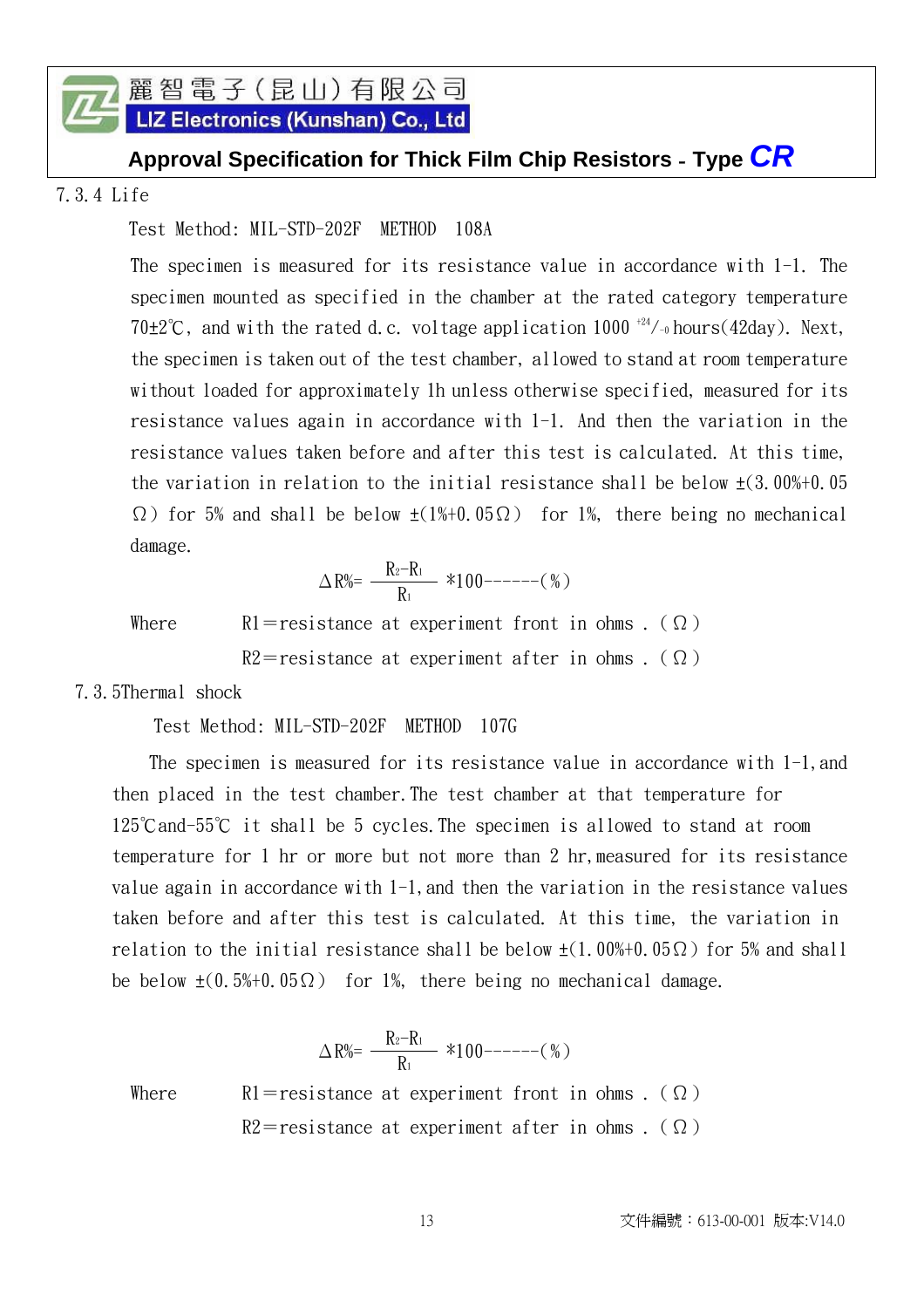

7.3.6 Peel force of top cover tape

The peel force of top cover tape shall be 0.1N to 0.7N(10 to 70 gf), when the top cover tape is pulled at a speed of 200 mm/min with the angle between the tape during peel and the direction of unreeling maintained at 165 to 180 degree as illustrated in Fig-10.



7.3.7 Recommend reflow soldering profile